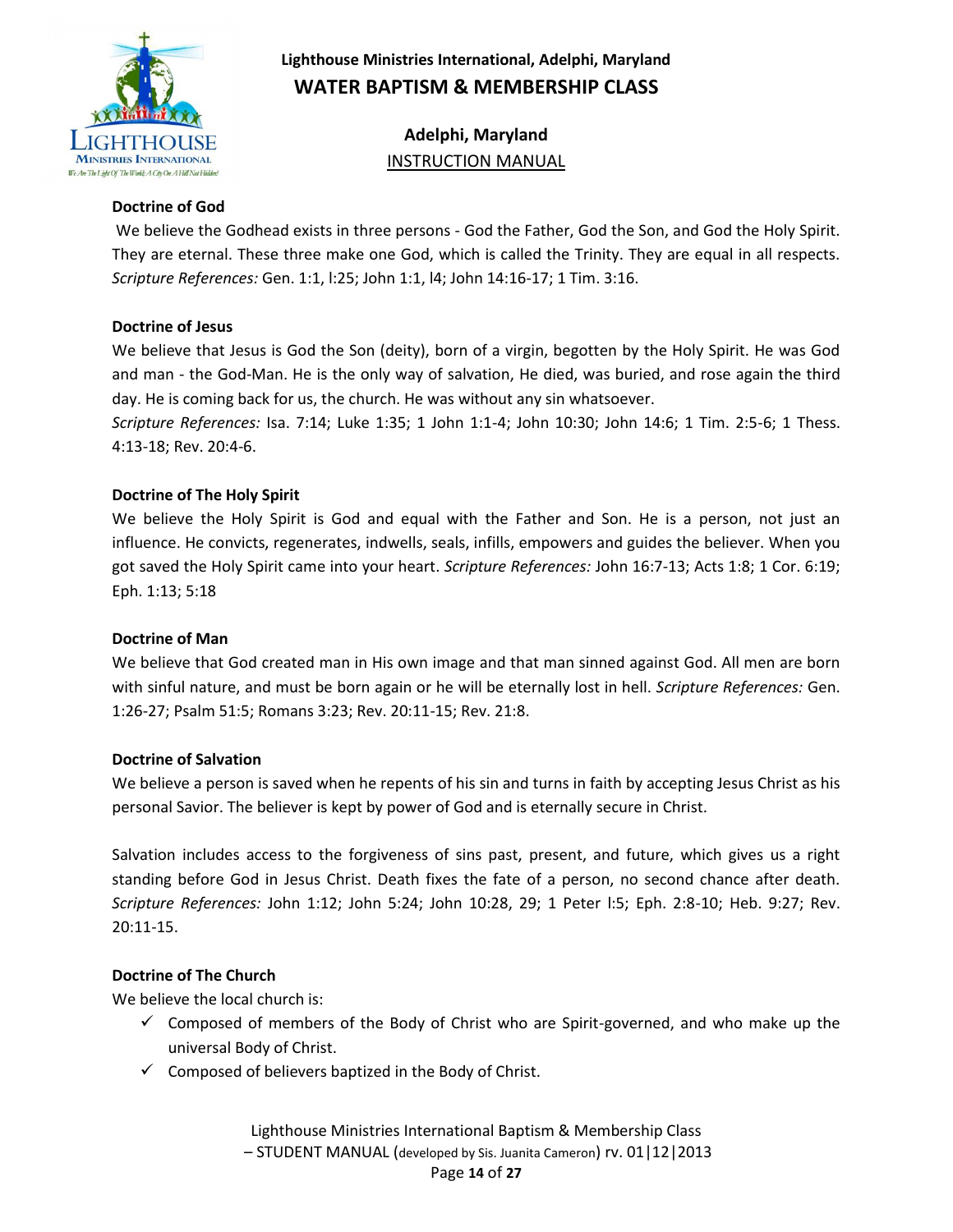

# **Adelphi, Maryland** INSTRUCTION MANUAL

- $\checkmark$  Composed of believers who are organized and have ministry gifts in operation such as Apostle, Prophet, Evangelist, Pastor and Teacher, Helps, etc.
- $\checkmark$  Composed of believers who meet regularly for fellowship, worship and Bible study.
- $\checkmark$  Composed of believers who observe ordinances of Baptism and Lord's Supper.
- $\checkmark$  Composed of believers who carry out The Great Commission.

*Scripture References:* 1 Cor. 12:13; Acts 2:41, 47; Heb. 10:35; 1 Cor. 11:23; Matt. 28:18-20.

#### **Doctrine of satan and Fallen Angels**

We believe that Satan is a personal being, created perfect by God, but sinned and became the arch enemy of God and His creation. He is the believers' chief adversary. He seeks to keep men from Christ and believers from living for the Lord. He is in command of a host of fallen angels (demons) who carry out his orders. He has only the power God allows him, and will one day be cast into lake of fire forever. *Scripture References:* Ezekiel 28:12-19; Isa. 14:12-15; Rev. 12:10; Rev. 20:10.

\_\_\_\_\_\_\_\_\_\_\_\_\_\_\_\_\_\_\_\_\_\_\_\_\_\_\_\_\_\_\_\_\_\_\_\_\_\_\_\_\_\_\_\_\_\_\_\_\_\_\_\_\_\_\_\_\_\_\_\_\_\_\_\_\_\_\_\_\_\_\_\_\_\_\_\_\_\_\_\_\_\_\_\_\_ \_\_\_\_\_\_\_\_\_\_\_\_\_\_\_\_\_\_\_\_\_\_\_\_\_\_\_\_\_\_\_\_\_\_\_\_\_\_\_\_\_\_\_\_\_\_\_\_\_\_\_\_\_\_\_\_\_\_\_\_\_\_\_\_\_\_\_\_\_\_\_\_\_\_\_\_\_\_\_\_\_\_\_\_\_ \_\_\_\_\_\_\_\_\_\_\_\_\_\_\_\_\_\_\_\_\_\_\_\_\_\_\_\_\_\_\_\_\_\_\_\_\_\_\_\_\_\_\_\_\_\_\_\_\_\_\_\_\_\_\_\_\_\_\_\_\_\_\_\_\_\_\_\_\_\_\_\_\_\_\_\_\_\_\_\_\_\_\_\_\_

Write out and memorize 2 Timothy 3:16:

### **Part Eight: Welcome To The Family at Lighthouse Ministries International?**

\_\_\_\_\_\_\_\_\_\_\_\_\_\_\_\_\_\_\_\_\_\_\_\_\_\_\_\_\_\_\_\_\_\_\_\_\_\_\_\_\_\_\_\_\_\_\_\_\_\_\_\_\_\_\_\_\_

Now that you have accepted Jesus as Savior, decided to declare it to the world, or renewed your commitment welcome to the Family of God at LHMI.

#### **Learn about Lighthouse Ministries International and Why Membership with us is GOOD:**

*To read our History visit the church's website www.lhmiinc.org; click on "About" and click on "History" near the bottom of the page.*

#### **Our Core Values**

- *Love for God and Man*
- *Faithfulness to Jesus and His Word*
- *Loyalty*
- *Integrity*
- *Respect for our family*
- *Respect for Spiritual and Civil Authority*
- *Humility*

#### **Our Vision**

*To advance the principles of God's Kingdom on earth.*

Lighthouse Ministries International Baptism & Membership Class – STUDENT MANUAL (developed by Sis. Juanita Cameron) rv. 01|12|2013 Page **15** of **27**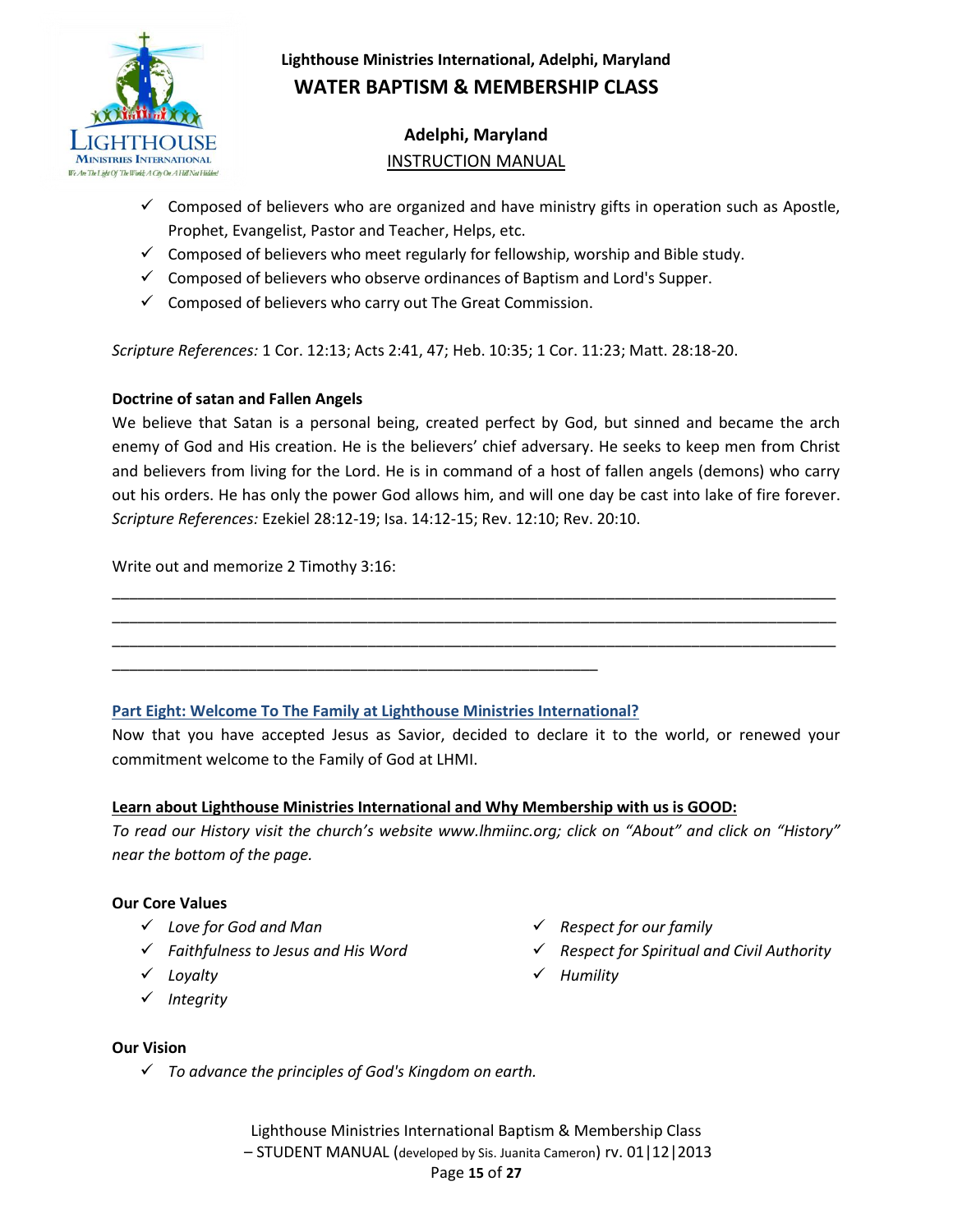

**Adelphi, Maryland** INSTRUCTION MANUAL

#### **Our Mission**

*Our mission is to exalt Jesus Christ through evangelism, worship and Biblical living.*

#### **Our Statement of Allegiance**

 *We believe that Lighthouse Ministries International will fulfill its God given purpose as long as its Pastors, leaders and members live in complete obedience to God and His Word.*

#### **Our Belief & Faith**

- 1. *We believe the Holy Bible to be the inspired Word of God, without error, the all-sufficient authority in matters of Faith, Doctrine and Christian Living. II Timothy 3:16; II Peter 1:21*
- 2. *We believe in one God, eternally existing in three Persons: The Father, the Son and the Holy Spirit. Genesis 1:26; I John 5:7*
- 3. *We believe in the Virgin Birth of Jesus Christ and that He is the true God and man. He died on the cross for our sins. He arose bodily from the dead, ascended into heaven where He sits at the right hand of the Father and is now our High Priest and Advocate. Isaiah 7:14; Matthew 1:23-25*
- 4. *We believe that man was created in the image of God but fell into sin and is therefore, lost. Only through regeneration by the work of the Holy Spirit can man's salvation and spiritual life be obtained. Acts 4:12*
- 5. *We believe that eternal salvation is the free gift of God, entirely apart from man's works and is possessed by any and all who have faith in Jesus Christ and have received Him as their personal Lord and Savior. John 3:16; John 6:47*
- 6. *We believe in a regenerated church membership: that is, persons old enough to understand their need for Jesus Christ and of their own free will accepted Him as their personal Lord and Savior. Acts 2:38-41*
- 7. *We believe that baptism is by immersion, and the Lords Supper is a memorial to His suffering and death on the cross. They are ordinances to be observed by the church in its present age, but should not to be regarded as means for man's salvation. Matthew 3:13-17; Matthew 26:26-28; Matthew 28:18-20*
- 8. *We believe in the personal, bodily, imminent, and glorious return of the Lord Jesus Christ and that His second coming inspires believers for dynamic and zealous life and service for Him while waiting for His return. I Thessalonians 4:16-18; Matthew 24:1-51*
- 9. *We believe in the bodily resurrection of the dead, the everlasting blessedness of the saved in heaven, and the eternal punishment and separation from God of the unsaved in hell. Matthew 25:41-46; I Thessalonians 4:13*
- 10. *We believe in the autonomy of the local church which shall manage its own affairs and not be subjected to any other religious body or organization. Ephesians 1:20-23*
- 11. *We believe that all the gifts of the Spirit were given for the edification of the Saints and the advancement of the Kingdom of God on earth. I Corinthians 12:4-11; I Corinthians 12:27-31*

Lighthouse Ministries International Baptism & Membership Class

– STUDENT MANUAL (developed by Sis. Juanita Cameron) rv. 01|12|2013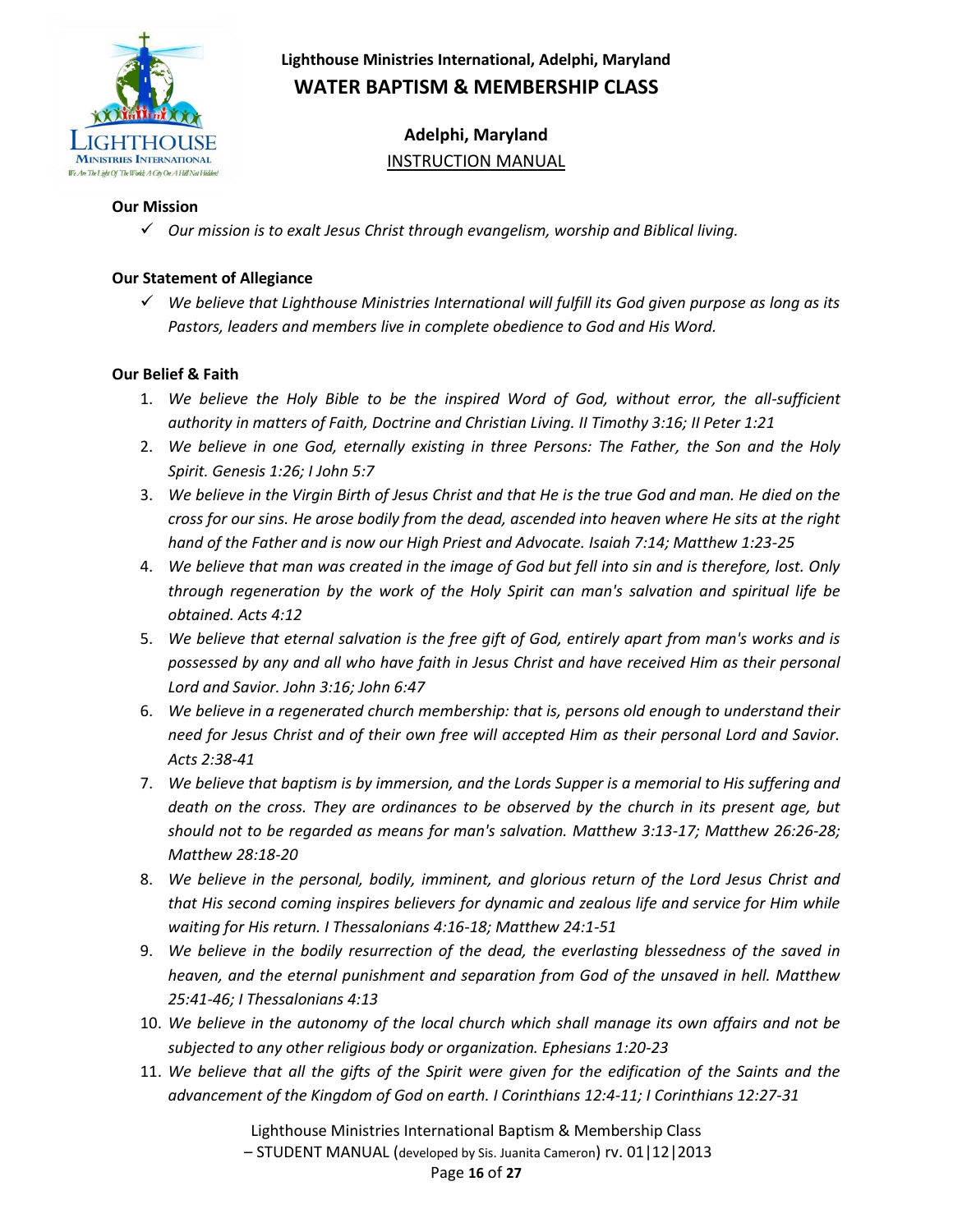

# **Adelphi, Maryland** INSTRUCTION MANUAL

- 12. *We believe that tithing is a Biblical principle God has instituted for the propagation of the Gospel. Malachi 3:6-12; I Corinthians 16:1-4*
- 13. *We believe that all disputes must be settled according to the scriptures. Matthew 18:15-17; I Corinthians 6:1-12*
- 14. *We believe that it is the responsibility of every believer to be witnesses for the Kingdom of God. Acts 1:8; Matthew 28:18-20*

## **Part Nine: Responsibilities of a New believe/A Christian and /or A Member**

## **WHAT ARE YOUR RESPONSIBILITIES AS A NEW BELIEVER/A CHRISTIAN AND/OR A MEMBER?**

*Now that you are saved and have this assurance from the Word of God, God wants you to continue on in your Christian life.* 

Remember that Ephesians 2:8, 9 tells you that you were saved "by grace through faith" and not by good works you have done or ever will do. After a person is saved, he becomes a new creature in Christ (2 Cor. 5:17) and all things become new.

You now have a desire to do what is right and the spiritual ability to live a godly life because you have God's Spirit or new nature. When we obey and allow the Holy Spirit to direct us we are being obedient to God's Word.

Ephesians 5:18 tells the Christian "*And be not drunk with wine, wherein is excess; but be filled with the Spirit*." Being filled with the Spirit means to allow Him to direct and be the guiding influence in our lives. As a new Christian and Member you will want to do things that please the Lord.

### **Let's look at several of the things required of you:**

*Share the Gospel*

We have responsibilities to the Lord to let other people know that you have been saved. Let your friends know what has happened to you. We should not be ashamed of Christ (Romans 1:16).

It will also strengthen you in the Lord, because as you obey and do what the Bible instructs you grow and mature as a Christian. It is like a child who begins to attend school in the first grade. The teacher instructs the child in learning the alphabet. If the child obeys and learns them, then soon he is beginning to read.

## *Grow and Mature*

Maturing in Christ is similar. God's word is our text book to teach us how we should live. It tells us how to live the best life we possibly can. As we obey the commandments of the Lord, we learn them and

> Lighthouse Ministries International Baptism & Membership Class – STUDENT MANUAL (developed by Sis. Juanita Cameron) rv. 01|12|2013 Page **17** of **27**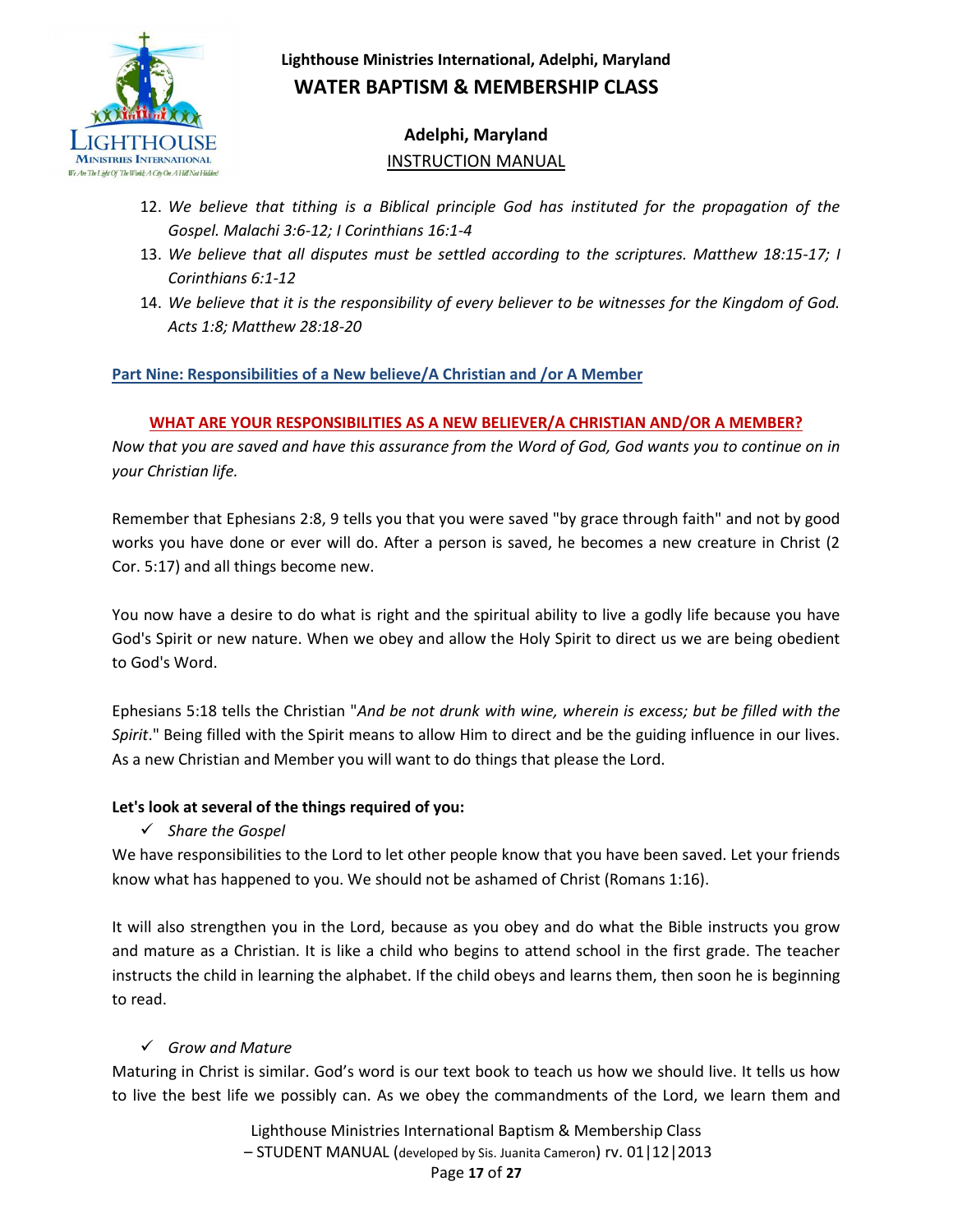

# **Adelphi, Maryland** INSTRUCTION MANUAL

then go on to learn other lessons. As a new Christian you should seek to obey the Bible, which is God's instruction book on life.

### *Honor Your Membership and Be Faithful in Attendance*

In Acts 2:41, we find that when a person was saved, he was baptized and joined the local church. This baptism identifies you with the local church. The church is God's place for Christians to be taught the Bible, to have fellowship with other Christians, and a place to pray and worship the Lord.

## **NOTHING CAN REPLACE THE CHURCH, NOT EVEN SUNDAY MORNING T.V. OR RADIO PREACHING.**

You need to be in church! You should immediately be baptized and join the local church after being saved. This is one of your first opportunities to obey the Lord and please Him.

Hebrews 10:25 tells us to be faithful in our church attendance. This means you should attend church as often as you are able. *It is understandable that if a person in working or sick they can not attend.* However, unless you are providentially hindered you should attend church.

Today, many believers ignore Bible Study Class. They feel content to attend only on Sunday Morning. Each service and meeting the church has is designed to help and aid the Christian in living abundant lives in Christ. In the Sunday morning service there will be more visitors, and generally lost people in church. The messages tend to be more evangelistic and the subject is generally geared toward salvation.

The Evening Service (when applicable) is attended by the faithful members of the church, and the messages preached, at helping them to grow in the Lord. Church members who only attend the one service miss a great opportunity to receive the deeper spiritual truths of the Bible. You see, faithful attendance will be a key to your Christian life and growth.

Support the special services also with your attendance, such as church fellowships. The last part of the Lord's instructions to the Disciples in Matt. 28 tells us to teach new converts the Word of God. *This is done through the ministry of the local church in each of its services*.

Pastor, First Lady and Leaders are faithful in being on duty, prepared to teach and preach God's Word to help you grow in Christ. Your privilege is to attend and avail yourself of the opportunity; to respect that the Pastor, First Lady and Leaders also have other commitments but take time out to serve you and the community.

*One note on preaching and teaching:*

Lighthouse Ministries International Baptism & Membership Class – STUDENT MANUAL (developed by Sis. Juanita Cameron) rv. 01|12|2013 Page **18** of **27**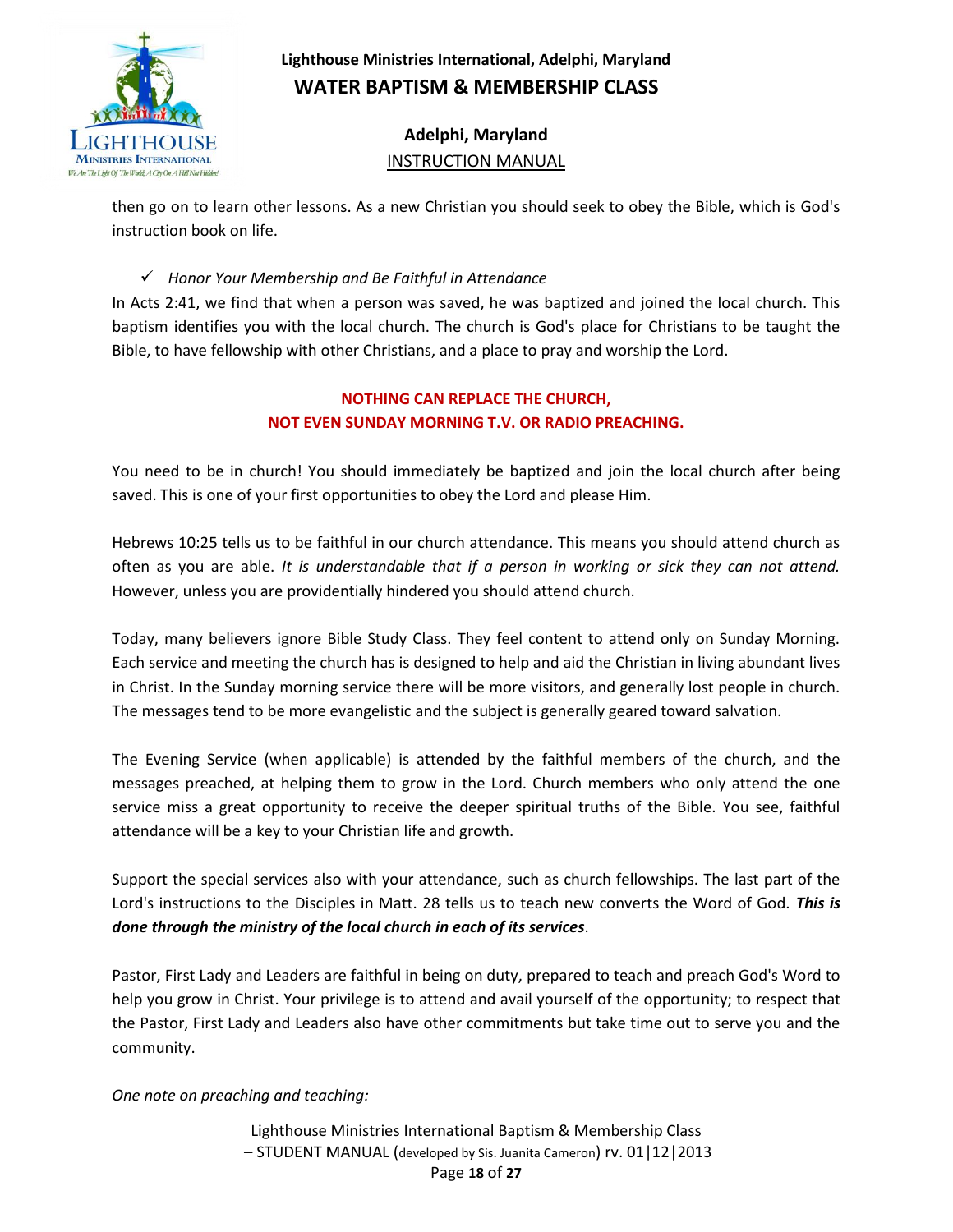

# **Adelphi, Maryland** INSTRUCTION MANUAL

Many Pastors really pray and seek God's guidance in what to preach. They study really hard and spend a great deal of time in preparing their lessons and messages. It is estimated that most good pastors spend from four to six hours on each message. Being lead of the Lord they come and deliver God's message to the church. However, if church members are not there they do not hear what God has to say to them as a local church.

So if or when you choose not to attend Sunday Service, Bible Study, Prayer meetings and Special Services/Events you in fact are voting to discontinue them. You also are telling your neighbors and others in the church you do not think that these services are important. You miss the opportunity to show your love and dedication to the Lord, by faithful supporting the total ministry of the church.

**We know that it takes time, effort and expense to attend all the services of the church. However, the benefit received will out weight any sacrifice on our part.** One verse of Scripture that instructs how dedicated to Lord we should be is found in Romans 12:1-2. "*I beseech you therefore, brethren, by the mercies of God, that ye present your bodies a living sacrifice, holy, acceptable unto God, which is your reasonable service. And be not conformed to this world: but be ye transformed by the renewing of your mind, that ye may prove what is that good, and acceptable, and perfect, will of God*." (Romans 12:1-2).

## *Participate in the Lord's Supper*

The Lord's Supper and baptism are two ordinances of the church. The Lord's Supper is also **only** for the saved person.

I Corinthians 11:23-26 tells us what it represents. The bread represents Christ's body and the wine represents His blood which was shed for us. This is a reminder of what Christ has done for us until He comes back. This is a serious time and should never be taken lightly. If sin resides in your life, repent before partaking of the Holy Sacraments less you drink damnation unto yourself.

## *Give To the Lord*

## *Give Yourself and Time*

Giving of yourself is important. Apostle Paul says in Romans 12:1, we should, *". . . present your bodies a living sacrifice, holy, acceptable unto God, which is your reasonable service*." The Lord wants YOU more than anything else you might give to Him. Surrender yourself **TOTALLY** to Him and determine to follow Him and be obedient to Him. Let Him have control of your life.

## *Giving Your Praise and Thanksgiving*

Hebrews 13:15 tells us to *offer to God our praise for all that He has done for us*. We praise Him with our lips through prayer and telling others about what Christ has done for us.

> Lighthouse Ministries International Baptism & Membership Class – STUDENT MANUAL (developed by Sis. Juanita Cameron) rv. 01|12|2013 Page **19** of **27**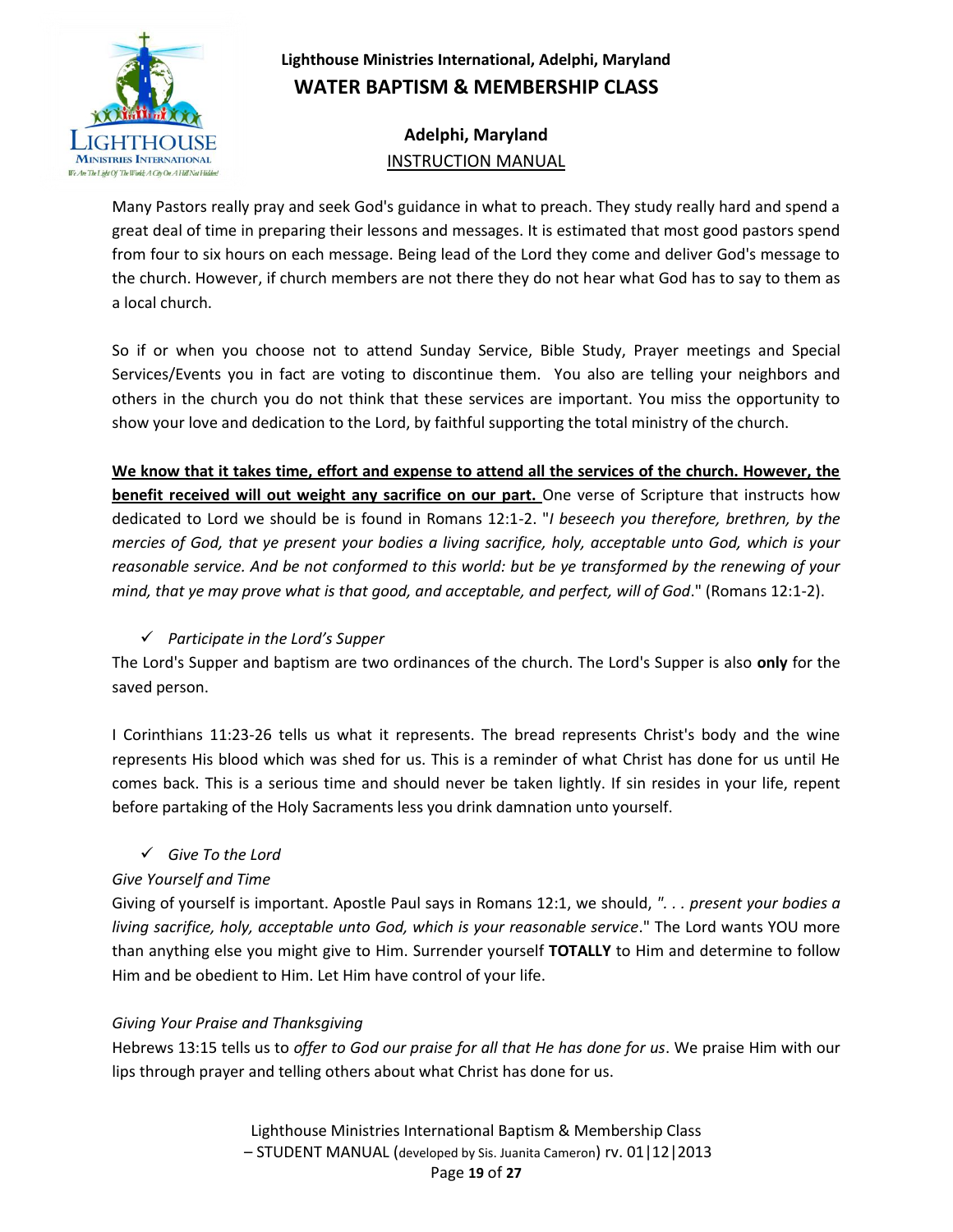

**Adelphi, Maryland** INSTRUCTION MANUAL

#### *Giving of our Money & Possessions*

2 Corinthians 9:7, tells us that *God loves a cheerful giver*. God told His people in the Old Testament to bring their tithes into God's storehouse. A tithe is 10% of what you earn or receive.

God promised to bless those who tithed in the Old Testament (Malachi 3). In the New Testament, His faithful consistent giving in cheerfulness is confirmed. 1 Corinthians 16:2 gives us an example, to give every Sunday (first day of the week), to the local church, as God has prospered. **Stop right here and read 2 Corinthians 9:6-8.**

Believe what God says about His blessing for you and then obey Him every Sunday. This also is another way of expressing to the Lord your love and thanks. **God wants you to grow spiritually and become a mature Christian**. Some Christians have a real struggle with making the commitment give to the Lord. Christians who have been obedient understand the value of regular giving of offerings to the Lord.

Note that as you read 2 Cor. 9:7, it says, "Every *man according as he purposeth in his heart, so let him give; not grudgingly, or of necessity: for God loveth a cheerful giver*." You should make it a matter of prayer as to how much you are to give the Lord. Surely, it should be at least ten percent, as is required in the Old Testament. But you may want to give more. Remember what verse 6, says "*But this I say, He which soweth sparingly shall reap also sparingly; and he which soweth bountifully shall reap also bountifully*". (2 Corinthians 9:6)

This is a matter between you and the Lord. Nonetheless, a husband and wife should discuss the matter and prayer about it *together*. If a wife has a husband that is lost, and has no regular income, she should give from what she receives. The same applies to children who are saved. It is a good idea for the parent to instruct the child in Scriptural giving from their allowance or money they earn from chores. Remember, this is a matter between you and the Lord. It is a matter of exercising faith in the Lord to supply your needs. **God has promised to meet your needs and to bless you materially when you faithfully give**. See Philippians 4:10-19.

David understood this principle and wrote, "*I have been young, and now am old; yet have I not seen the righteous forsaken, nor his seed begging bread*." (Psalms 37:25) "*Give, and it shall be given unto you; good measure, pressed down, and shaken together, and running over, shall men give into your bosom. For with the same measure that ye mete withal it shall be measured to you again.*" (Luke 6:38)

The money you give to the church pays the utility bills, buys literature, maintains the building, supports our missions & outreach programs and pays for the ministry of the church including the pastors and staff financial support. When some of the members of the church do not give on a consistent basis, these material expenses of the church can be neglected, causing strains on the operations of the church. A

> Lighthouse Ministries International Baptism & Membership Class – STUDENT MANUAL (developed by Sis. Juanita Cameron) rv. 01|12|2013 Page **20** of **27**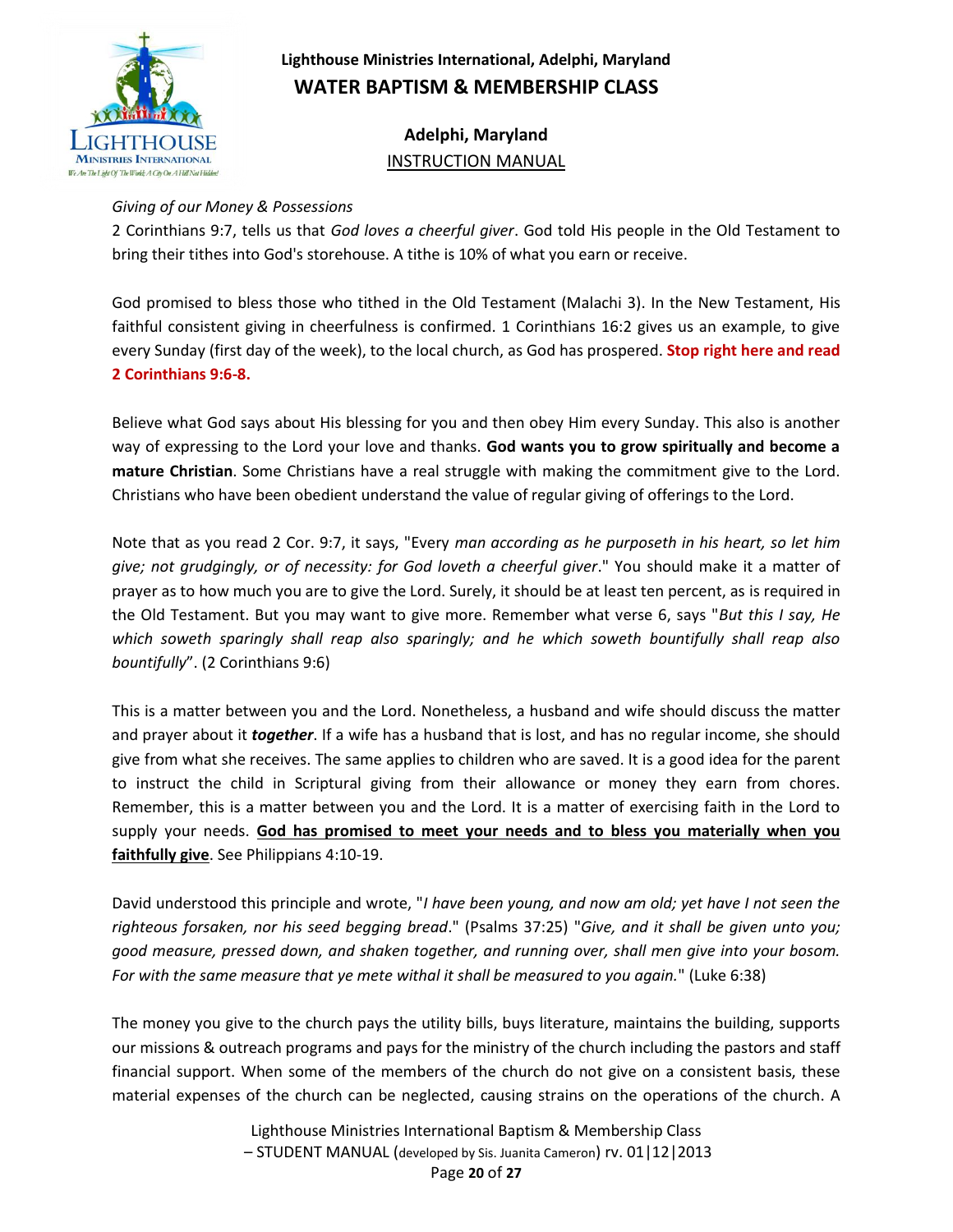

# **Adelphi, Maryland** INSTRUCTION MANUAL

church will not have to pinch pennies, neglect missions, scrimp on purchasing literature, property or not properly support their pastor if all the members will give. God will supply the need but only through those who faithfully give and let themselves be used as a channel to carry out God's work in the local church.

### *Read Your Bible*

The Bible is God's Word to man. It reveals the plan of God for all of mankind. It reveals the nature of God, the sinfulness of man, the plan of salvation in Christ, the prospects of heaven for the saved, the doom of the unsaved in hell, guidelines for the Christian to follow in order to live and act as he should. *It is God's love letter to US.* It is the most important object we have on this earth. We are to love it, learn it, and then live by it.

God puts great emphasis on His Word. In fact, the longest chapter in the whole Bible (Psalm 119), speaks entirely about the Bible and its place in our life. God wants to talk with us and teach us. 2 Timothy 3:16 tells us that all scripture is "inspired" of God and is profitable to us. This is called the doctrine of the "inspiration of Scripture".

It means every word that the writer wrote down was exactly what God wanted written. This is also called the doctrine of "verbal plenary inspiration", or in other words every word was inspired of God and was without error. "*All scripture is given by inspiration of God, and is profitable for doctrine, for reproof, for correction, for instruction in righteousness: That the man of God may be perfect, thoroughly furnished unto all good works.*" (2 Timothy 3:17)

## *The Bible Is Our Food*

The Bible is spiritual food to the Christian and is absolutely necessary if you are to grow and develop into a strong and mature Christian. We must have physical food to live, but also must have spiritual food to stay healthy spiritually. A new believer in Christ is called in the Bible a spiritual babe. Peter tells us that new babes in Christ are to desire the sincere milk of the word that they might grow thereby (1 Peter 2:2). The only way a baby can develop and grow to adulthood is to eat properly. A Christian needs to eat from the Bible every day. A baby is not fed once or twice a week, but has to be fed constantly.

### *The Bible Is Our Light*

The Bible is called a light, because it guides our daily walk with God. It tells us what to do and how to live. David said in Psalm 119:105, "Thy word is a lamp unto my feet, and a light unto my path." The Word of God and the Holy Spirit give us direction.

## *The Bible is Our Spiritual Weapon*

Ephesians 6:11, 17 says we are to put on the whole armor of God that we might stand against the tricks of the devil. When Jesus was tempted by Satan, He met every temptation with God's Word (Matthew

> Lighthouse Ministries International Baptism & Membership Class – STUDENT MANUAL (developed by Sis. Juanita Cameron) rv. 01|12|2013 Page **21** of **27**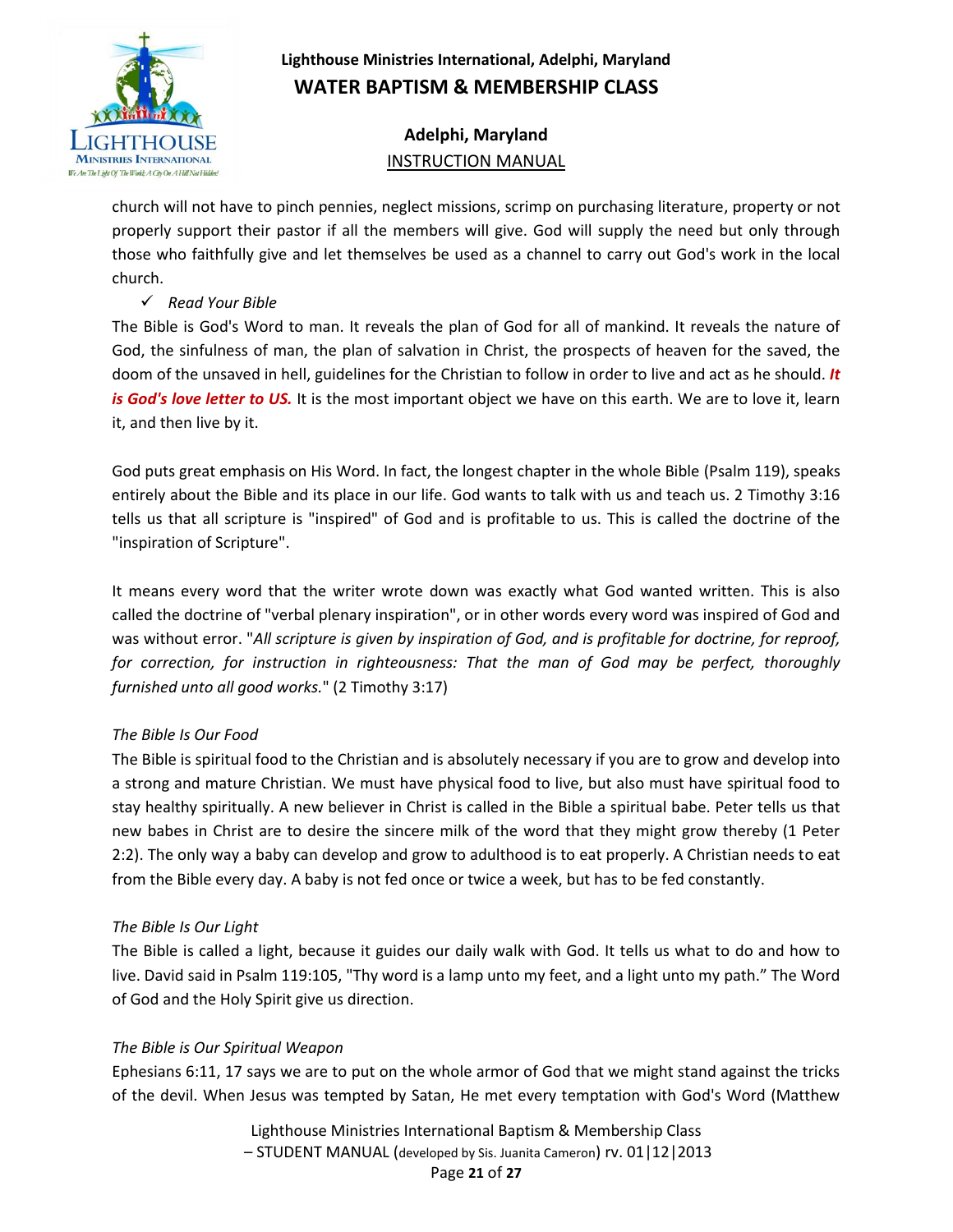

# **Adelphi, Maryland** INSTRUCTION MANUAL

4:3-11). We can do the same. The Bible is our sword in the battle against Satan's temptations. Psalm 119:11 says, "Thy word have I hid in mine heart, that I might not sin against thee."

#### *How To Study The Bible*

Since the Bible is God's Word to us, and He is the author, then we must read and study it, so that our spiritual sensitivity may be sharpened. The Bible is very important to us and is very profitable to us. We must therefore study it and live by it. There are different ways to feed on God's word in order to grow spiritually.

### *Study The Bible By Hearing It*

Romans 10:17 says, "faith" cometh by hearing and hearing by the Word of God. We need this faith in order to live properly for the Lord. One of the best ways to study the Bible this way is to hear it preached and taught at church. That is why it is so important to be in church as much as possible.

#### *Study The Bible By Reading and Medicating On It*

Apostle Paul told 1Timothy in 4:13 to ". . . give attendance to reading, to exhortation, to doctrine." Every Christian should read the Bible every day of his life.

When we read the Bible, God is speaking to us. We must set aside a time everyday to read and study the Bible. Normally the best time is first thing in the morning. Get up a little earlier so you can spend some time with the Lord in reading His word and prayer. We must do more than read, we must study the Bible. Think about what you are reading.

**AS** a believer, don't expect to understand all you read. It may not all seem to make sense at first, but if you are patient and sincerely study, you will find the Bible fits together. This is why it is important to attend Bible Study. A casual or brief glance once or twice a week, will not teach you the Bible. As you read, underline verses in the Bible that are special to you. Keep a small notebook beside you when you read and write down thoughts the Lord gives to you. Have a Bible reading schedule and mark it as you read.

### *Have A Prayer Life*

After a child is born, he begins to grow. He must have proper food. What a joy for those parents when he begins to walk. They look forward to that day when they hear their baby talk. The words "da da" and "ma ma" are sweet to the ears of a parent. So it is with the Christian.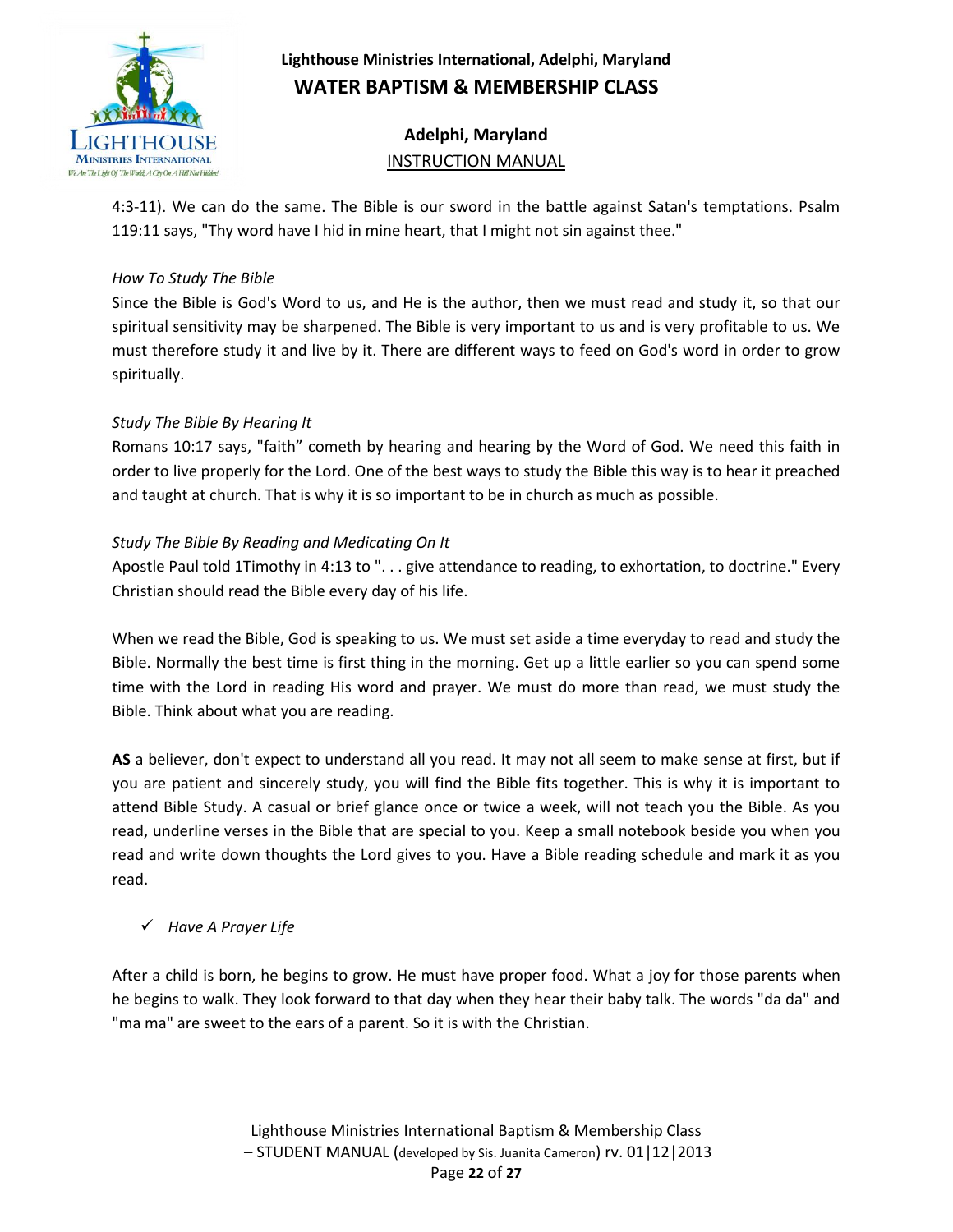

# **Adelphi, Maryland** INSTRUCTION MANUAL

The Christian needs spiritual food = the Bible. He begins to walk with God. And it also delights the heart of God when His children talk to Him and call His name. **This is what we call prayer**. Talking to God as a child would talk to his father, for He is our Heavenly Father.

As children of God, we can come to God as our Father and expect Him to hear our requests because the new Christian is a Child of God. As a member of God's family presenting our praise, thanksgiving and petitions to our heavenly Father. Hebrews 4:14-16 tells us of this wonderful privilege. As born-again Christians, we can claim this promise. "*Seeing then that we have a great High Priest who has passed through the heavens, Jesus the Son of God, let us hold fast {our} confession. For we do not have a High Priest who cannot sympathize with our weaknesses, but was in all {points} tempted as {we are, yet} without sin. Let us therefore come boldly to the throne of grace that we may obtain mercy and find grace to help in time of need*." (Hebrews 4:14-16)

### **PRAYER IS POWERFUL**

James 5:16b says, "...*The effectual fervent prayer of a righteous man availeth (succeeds) much*." This simply means that when we prayer as God wants us to, then our prayers affect the way things happen and the way God does things. God who knows all things, and what will happen before it happens, still desires us to pray that He can hear and answer of requests. All of us have things we should pray about.

## Prayer can do anything that God can do, and that is powerful. Prayer is a powerful weapon against the enemy.

## *Examples of People who used the potent weapon of Prayer:*

Solomon prayed for wisdom and became one of the wisest men to live. Elijah prayed and fire fell from heaven at Mt. Carmel. Elijah prayed that it would not rain for 3 years and it didn't. Daniel prayed and God delivered him from a den of lions. The church prayed in Acts 12 that Peter would be delivered from jail and while the group was praying, Peter was delivered and came to the door of the house where they were assembled. There is power in prayer!!

George Muller, who operated a children's home prayed in several hundred thousand dollars over the years to finance the home. Have you ever prayed for something and received it? If you are saved, you prayed that Christ might come into your heart and save you, **AND HE DID** !! But don't forget the small things God gives to you in answer to prayer.

### *How Do I Go About Praying As I Should?*

Many people want to know HOW am I suppose to pray? Don't feel bad if you are asking this same question. The disciples also had to come to Jesus and say, "Lord, teach us to pray"(Luke 11:1). Don't forget that praying is talking to God with a sincere heart.

> Lighthouse Ministries International Baptism & Membership Class – STUDENT MANUAL (developed by Sis. Juanita Cameron) rv. 01|12|2013 Page **23** of **27**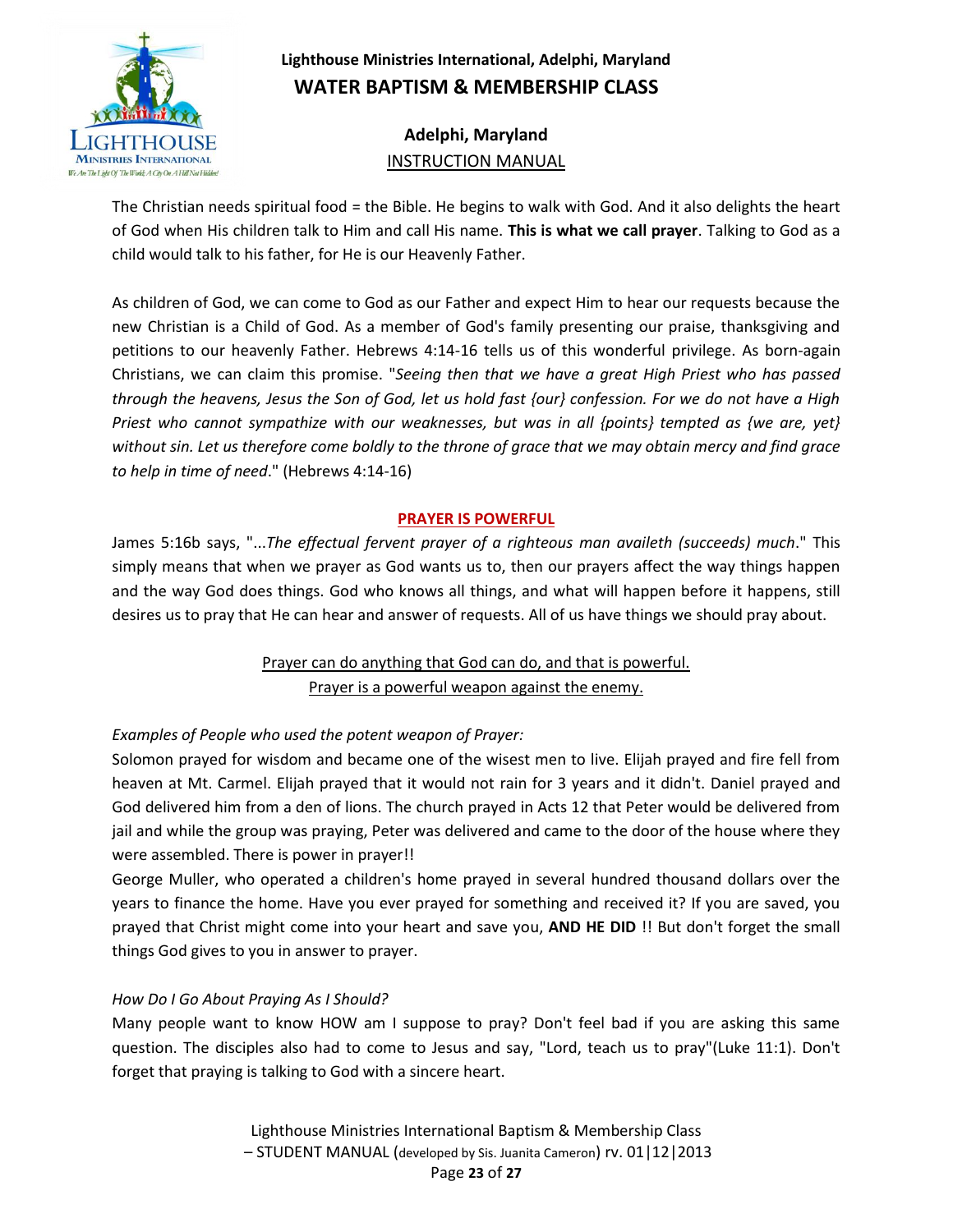

# **Adelphi, Maryland** INSTRUCTION MANUAL

- Talk with God as you would your Father, humbly, respectfully, sincerely. He is your Heavenly Father who has saved you from your sin.
- Approach God boldly, but also in a respectful way, realizing He is Holy and Righteous. But don't be afraid, for He loves you and wants to talk with you and you to talk with Him.
- Take time everyday to get alone with God and pray. This is a good time for your daily devotion in the Bible too. Before studying, pray to the Lord.
- Just be honest and tell God what is on your heart and let him know you desire to hear what's on his heart as well. Express how you feel and what you desire.

Some people have begun as a new Christian to follow a simple rule of praying. You don't have to follow this exact pattern, but it might help you to develop a good pattern for praying. Make sure it doesn't become mechanical, **for God is REAL and your praying should be real**.

### **Use ACTS to help you develop and grow your prayer life:**

**A** = **Adore** and worship the Lord first in praying.

**C** = **Confess** any sin and disobedience in your life and ask forgiveness.

**T** = **Thank** the Lord for all He has done for you, not only in salvation but for daily things.

**S** = **Supplication**, which means praying for others and their needs and also for yourself and the needs you have.

\_\_\_\_\_\_\_\_\_\_\_\_\_\_\_\_\_\_\_\_\_\_\_\_\_\_\_\_\_\_\_\_\_\_\_\_\_\_\_\_\_\_\_\_\_\_\_\_\_\_\_\_\_\_\_\_\_\_\_\_\_\_\_\_\_\_\_\_\_\_\_\_\_\_\_\_\_\_\_\_\_\_\_\_\_ \_\_\_\_\_\_\_\_\_\_\_\_\_\_\_\_\_\_\_\_\_\_\_\_\_\_\_\_\_\_\_\_\_\_\_\_\_\_\_\_\_\_\_\_\_\_\_\_\_\_\_\_\_\_\_\_\_\_\_\_\_\_\_\_\_\_\_\_\_\_\_\_\_\_\_\_\_\_\_\_\_\_\_\_\_ \_\_\_\_\_\_\_\_\_\_\_\_\_\_\_\_\_\_\_\_\_\_\_\_\_\_\_\_\_\_\_\_\_\_\_\_\_\_\_\_\_\_\_\_\_\_\_\_\_\_\_\_\_\_\_\_\_\_\_\_\_\_\_\_\_\_\_\_\_\_\_\_\_\_\_\_\_\_\_\_\_\_\_\_\_

### **DON'T FORGET TO PRAY EVERYDAY**! Write out and memorize John 15:7

Answer the following questions in quiet review and reflection.

1. What is prayer?

2. What can we obtain and find at the throne of God?

(Heb. 4:16) Obtain \_\_\_\_\_\_\_\_\_\_\_\_ and find \_\_\_\_\_\_\_\_\_\_\_\_\_\_\_\_\_\_\_\_\_\_\_\_\_\_\_\_\_\_.

3. What does each letter stand for in the pattern of praying called ACTS? A

- $C \sim$
- $\mathsf T$  and  $\mathsf T$  and  $\mathsf T$  are  $\mathsf T$  and  $\mathsf T$  are  $\mathsf T$  and  $\mathsf T$  are  $\mathsf T$  and  $\mathsf T$  are  $\mathsf T$  and  $\mathsf T$  are  $\mathsf T$  and  $\mathsf T$  are  $\mathsf T$  and  $\mathsf T$  are  $\mathsf T$  and  $\mathsf T$  are  $\mathsf T$  and  $\mathsf T$  are  $\mathsf T$  and

 $S$ 

4. What does I John 1:9 tell us about our sin?

\_\_\_\_\_\_\_\_\_\_\_\_\_\_\_\_\_\_\_\_\_\_\_\_\_\_\_\_\_\_\_\_\_\_\_\_\_\_\_\_\_\_\_\_\_\_\_\_\_\_\_\_\_\_\_\_\_\_\_\_\_\_\_\_\_\_\_\_\_\_\_\_\_\_\_\_\_\_\_\_\_\_\_\_\_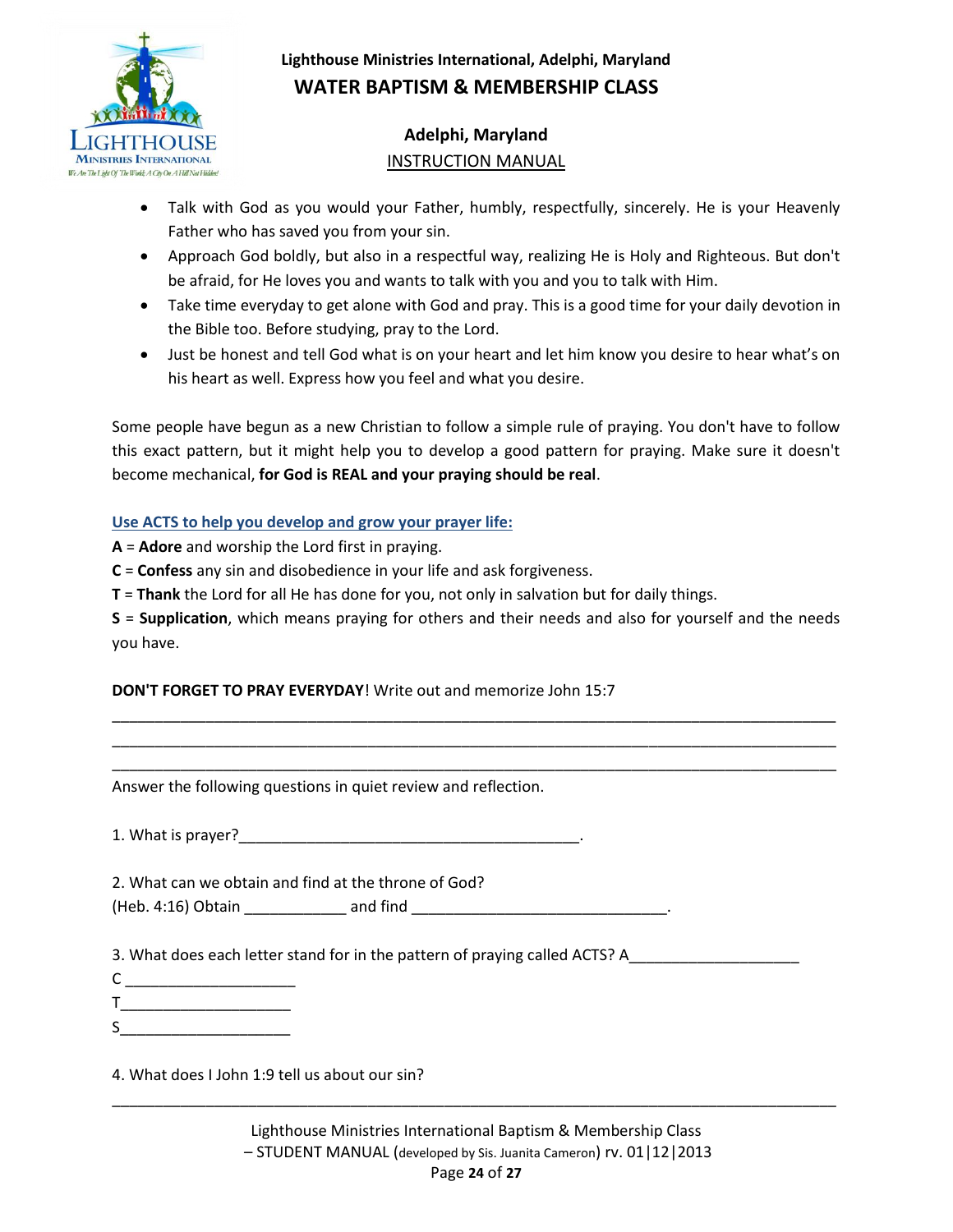

> **Adelphi, Maryland** INSTRUCTION MANUAL

\_\_\_\_\_\_\_\_\_\_\_\_\_\_\_\_\_\_\_\_\_\_\_\_\_\_\_\_\_\_\_\_\_\_\_\_\_\_\_\_\_\_\_\_\_\_\_\_\_\_\_\_\_\_\_\_\_\_\_\_\_\_\_\_\_\_\_\_\_\_\_\_\_\_\_\_\_\_\_\_\_\_\_\_\_ \_\_\_\_\_\_\_\_\_\_\_\_\_\_\_\_\_\_\_\_\_\_\_\_\_\_\_\_\_\_\_\_\_\_\_\_\_\_\_\_\_\_\_\_\_\_\_\_\_\_\_\_\_\_\_\_\_\_\_\_\_\_\_\_\_\_\_\_\_\_\_\_\_\_\_\_\_\_\_\_\_\_\_\_\_

\_\_\_\_\_\_\_\_\_\_\_\_\_\_\_\_\_\_\_\_\_\_\_\_\_\_\_\_\_\_\_\_\_\_\_\_\_\_\_\_\_\_\_\_\_\_\_\_\_\_\_\_\_\_\_\_\_\_\_\_\_\_\_\_\_\_\_\_\_\_\_\_\_\_\_\_\_\_\_\_\_\_\_\_\_ \_\_\_\_\_\_\_\_\_\_\_\_\_\_\_\_\_\_\_\_\_\_\_\_\_\_\_\_\_\_\_\_\_\_\_\_\_\_\_\_\_\_\_\_\_\_\_\_\_\_\_\_\_\_\_\_\_\_\_\_\_\_\_\_\_\_\_\_\_\_\_\_\_\_\_\_\_\_\_\_\_\_\_\_\_ \_\_\_\_\_\_\_\_\_\_\_\_\_\_\_\_\_\_\_\_\_\_\_\_\_\_\_\_\_\_\_\_\_\_\_\_\_\_\_\_\_\_\_\_\_\_\_\_\_\_\_\_\_\_\_\_\_\_\_\_\_\_\_\_\_\_\_\_\_\_\_\_\_\_\_\_\_\_\_\_\_\_\_\_\_

5. Name some hindrances to prayer:

6. Will you seek to pray every single day?

*Be A Witness for Jesus and Win Souls*

Proverbs 11:30: ". . .*he that winneth souls is wise*". 2 Timothy 2:2: "*And the things that thou hast heard of me among many witnesses, the same commit thou to faithful men, who shall be able to teach others also.*"

We have a responsibility to pass on to others what we have received. We have received Christ and His salvation. We should tell others of Christ and the way of salvation. Mark 16:15 tells us to "go into all the world and preach the gospel to every creature."

Every Christian can and should witness for Jesus Christ. Jesus also promised us the power when the Holy Spirit came, He would give us power to be witnesses for Christ. (Acts 1:8)

A witness is simply one who tells what he has heard, seen and experienced. **IS IT IMPORTANT**? YES!!! The work of winning souls is the greatest job on this earth. The eternal souls of men, women, and children depend upon our telling them. If we don't tell them of Christ and His desire to save them, they will perish in hell forever.

### **So, let's consider the A B C 's of soul-winning.**

1. **APPEARANCE** (A) Many would not think this to be important, but it is. The unsaved person has many ideas about Christians, so we should be the best representatives of Christ we can. Don't forget, the neighbors are watching the appearance of you, your family, your yard, and even how you keep your house. Be a good example.

2. **BEHAVIOR** (B) When you go to homes to visit, remember these few things. Always be nice to people, regardless of the circumstances you might find. Try to win the persons confidence and friendship even before witnessing to him. Talk about things that interest him.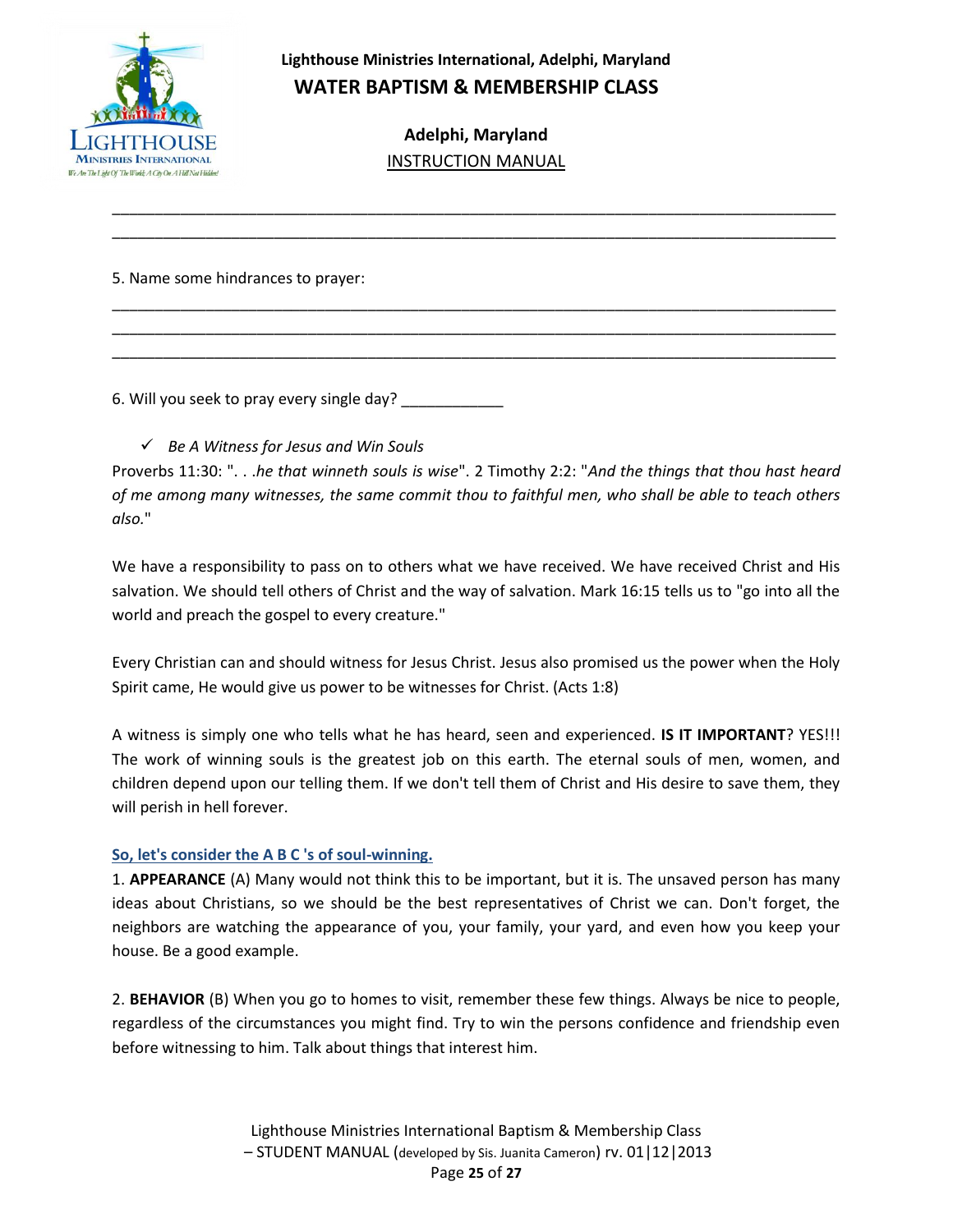

**Adelphi, Maryland** INSTRUCTION MANUAL

3. **COMPASSION** (C) This may be the most important of the three. Always be mindful that when you witness to a person, he or she will live forever either in heaven or in hell. Before you go, be sure to pray and ask God to help you. The Holy Spirit will guide and help you in witnessing. We never go alone, for He is with us always.

ROMAN'S ROAD TO SALVATION – Use the Roman's Road to Salvation to assist you in the witnessing process. Usually witnessing starts with a casual conversation, asking a question like this. "May I ask you a question? If you were to die today would you know you would go to heaven?" Unless they are saved, they will usually reply, "I hope so," "I don't know," "No," etc. Then you might say this, "Do you mind if I show you from the Bible how you can be saved and know it?" Most people will allow you to do it. Now is when you open your New Testament (use a small Bible).

Try to sit beside the person you are talking with, so they can see what you are reading. Ask if they have a Bible and let them look up the references with you. You would then start with Romans 3:23, and read aloud to them, "*For all have sinned, and come short of the glory of God*."

Be sure to include yourself when explaining how all have sinned. Regardless of how good or bad we are, we have all been sinners until we choose to accept Christ as Lord and Savior.

Read to them Romans 6:23, "For the wages of sin is death; but the gift of God is eternal life through Jesus Christ our Lord." Explain that sin pays wages, death, but that God gives a gift which is life through Christ. Then read him or her Romans 5:8, "But God commendeth his love toward us, in that, while we were yet sinners, Christ died for us." Even though we are sinners and deserve to go to hell, Jesus died for us so we could be saved. He died in our place as our substitute. He shed His blood for us to wash away our sins. **CHRIST IS THE ONLY ANSWER AND HOPE TO A PERSON'S NEEDS.**

Then tell him or her what God desires them to do, read him Romans 10:9, 13, "*That if thou shalt confess with thy mouth the Lord Jesus, and shalt believe in thine heart that God hath raised him from the dad, thou shalt be saved......For whosoever shall call upon the name of the Lord shall be saved*."

## **WE MUST BELIEVE THAT JESUS DIED FOR US, WAS BURIED AND AROSE FROM THE DEAD AFTER THREE DAYS. CALL UPON THE LORD IN PRAYER TO SAVE HIM.**

God will do what He has promised, for God cannot lie. Invite them to come to church with you the very next service. Encourage him or her to share their salvation experience with others. Every Christian should and can be a soul-winner. Witness in your neighborhood and to your family, and if you are led join the outreach ministry.

> Lighthouse Ministries International Baptism & Membership Class – STUDENT MANUAL (developed by Sis. Juanita Cameron) rv. 01|12|2013 Page **26** of **27**